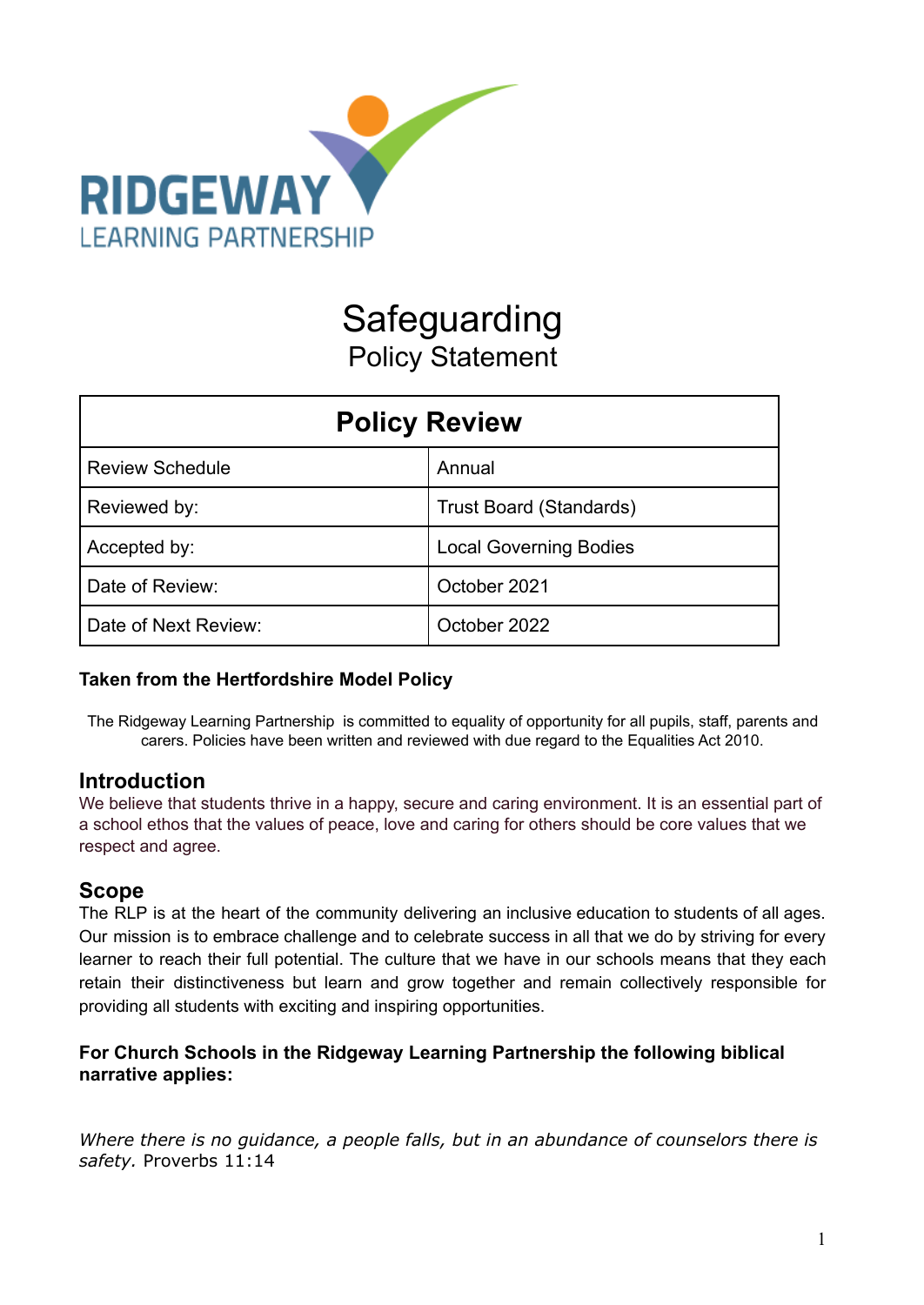# **SAFEGUARDING POLICY**

### **Ridgeway Learning Partnership**

### **This Policy will be adopted by the Trust's individual schools and Tring Sport and Leisure (TSLL)**

#### **Policy Review**

This policy will be reviewed in full by the Trust annually.

The policy was last reviewed and agreed by the Trust on 4 October 2021

It is due for review in October 2022 (up to 12 months from the above date).

Signature …Sue Collings……………. Date …4 October 2021……

Chief Executive

Signature ……*Janis Donald*………………… Date ….4 October 2021...

Chair of Trustees

# **CONTENTS**

| 1                       | <b>INTRODUCTION</b>                 | Page<br>$\mathbf{3}$    |
|-------------------------|-------------------------------------|-------------------------|
| $\overline{2}$          | <b>PRINCIPLES AND AIMS</b>          | $\overline{\mathbf{4}}$ |
| $\overline{3}$          | <b>FRAMEWORK</b>                    | $4 - 5$                 |
| $\overline{\mathbf{4}}$ | <b>RELEVANT ASSOCIATED POLICIES</b> | 5                       |
| 5                       | <b>SAFEGUARDING THEMES</b>          | $6 - 12$                |
| <b>Appendix</b>         | <b>CCTV USE AT TRING SCHOOL</b>     | 13                      |
| <b>INTRODUCTION</b>     |                                     |                         |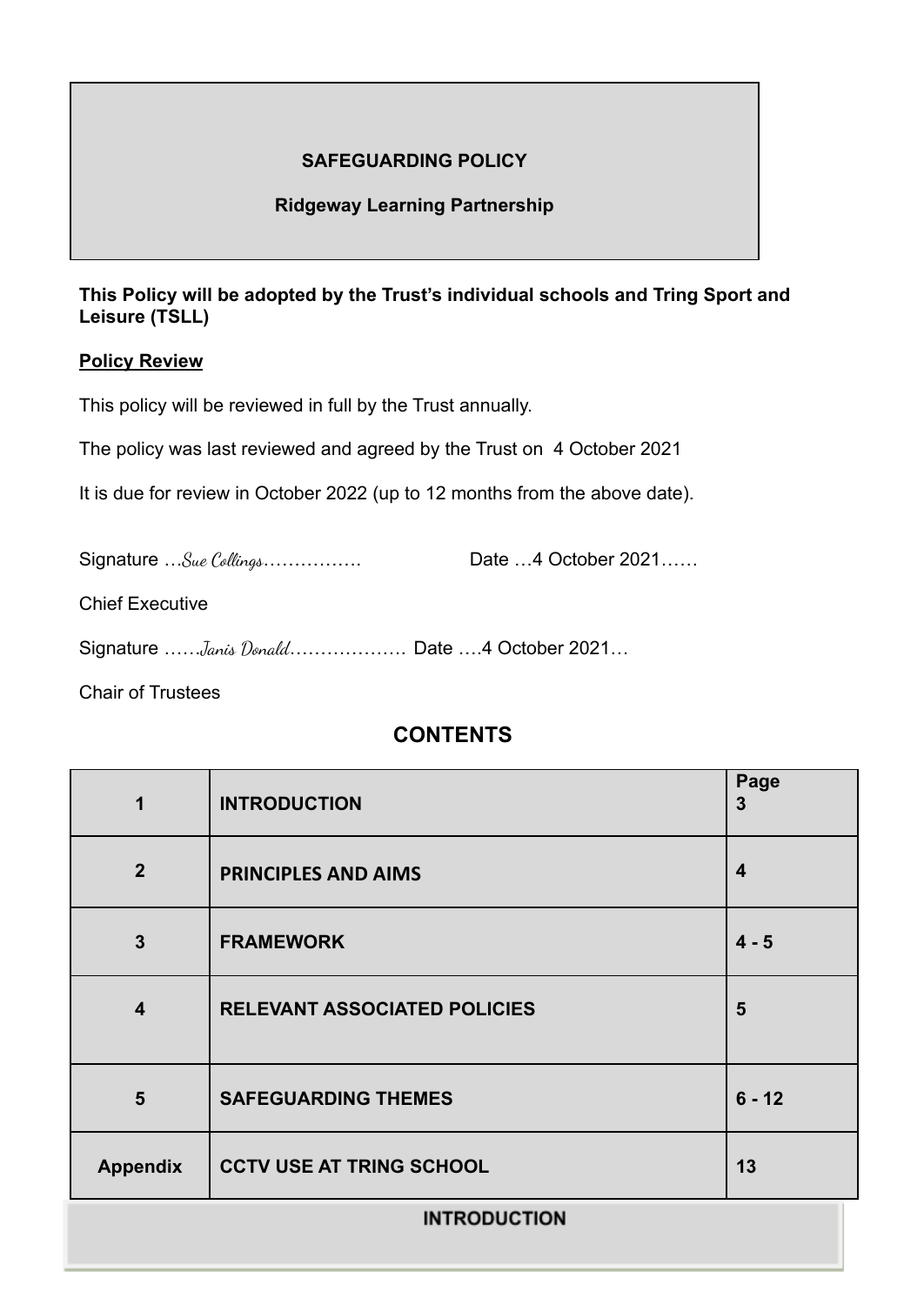Safeguarding is 'everyone's responsibility'. This policy sets out the schools' responsibilities under the Children Act 2004 to ensure children, young people and adults at risk are kept safe from harm.

### **Terminology:**

**Safeguarding** and promoting the welfare of children refers to:

- **▪ protecting children from maltreatment**
- **▪ preventing impairment of children's health or development**
- **▪ ensuring children are growing up in circumstances consistent with the provision of safe and effective care**

The aim of **safeguarding** is to enable children to have optimum life chances and to enter adulthood successfully.

#### **What's the difference between Safeguarding and Child Protection?**

**Safeguarding** is an 'umbrella' term that incorporates child protection. **Child Protection** is the process and activities undertaken to fulfil statutory obligations to protect specific children who have been identified as suffering, or at risk of significant harm. All agencies and individuals should proactively **safeguard and promote** the welfare of children so that the need for action to protect children from harm is reduced. This policy must be read in conjunction with the current Keeping Children Safe in Education - Sept 2021. This is referenced in detail within the Child Protection Policy.

**This policy is available on the Trust and schools' website, intranet and is included in the staff handbooks***.*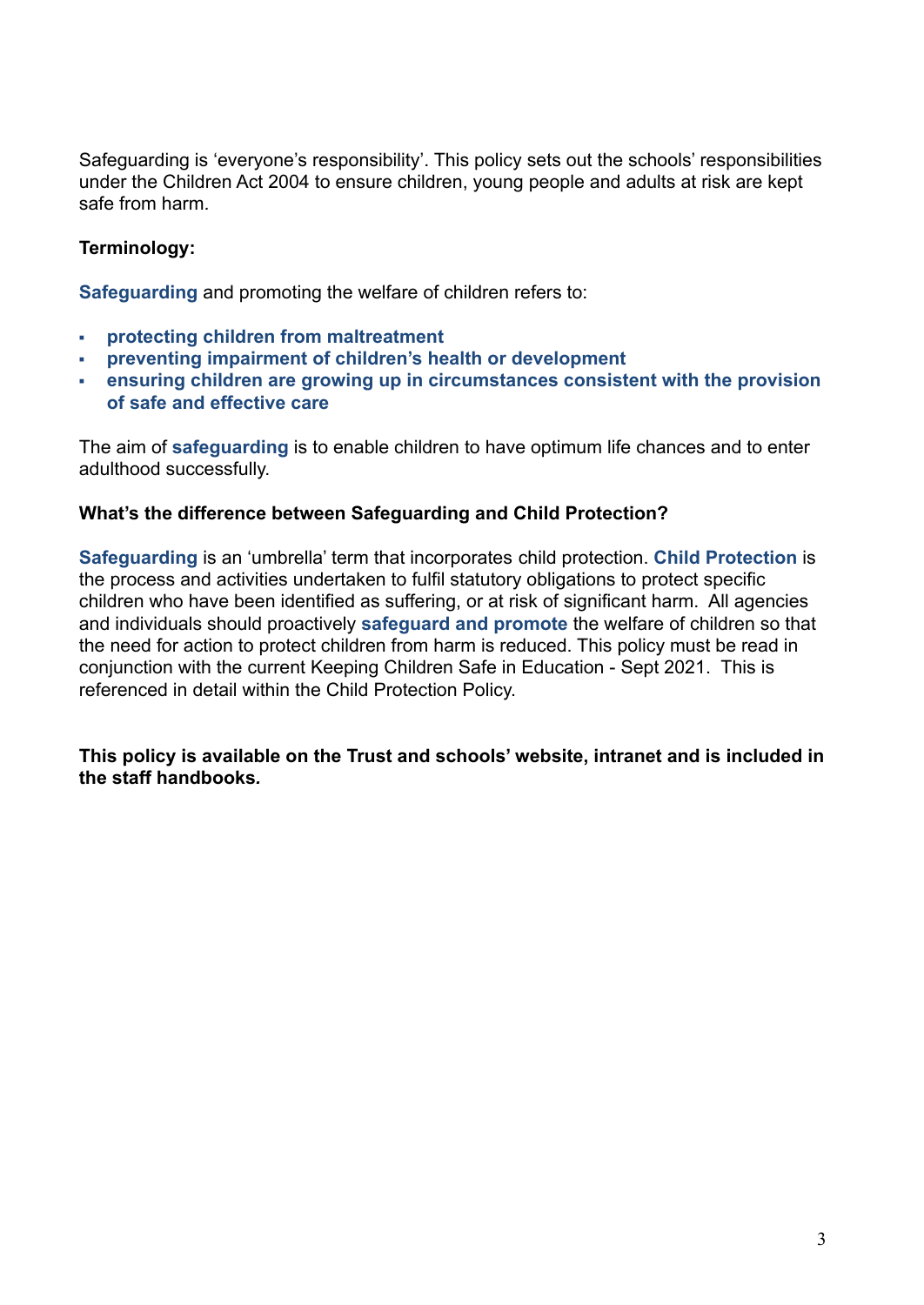# 2. PRINCIPLES AND AIMS

Our Principles:

- **▪** The welfare of children, and their wishes and feelings are afforded consideration when developing and carry out school activities
- **▪** All children will have equal rights to support and protection irrespective of their race, age, ability, gender, language, religion, sexual orientation and culture
- **▪** All staff and volunteers have a professional role to identify and respond to the needs of children and report any concerns immediately

We aim:

- To provide all staff (employed, contracted and visiting) with the necessary information/training to enable them to meet their statutory responsibilities to promote and safeguard the wellbeing of children
- To provide parents carers and children with information about the school's arrangements to keep children safe.
- To ensure safe and consistent best practice across the school
- To demonstrate the school's commitment with regard to safeguarding children

# **3. FRAMEWORK**

This policy has been devised in accordance with the following legislation and guidance:

| Arrangements for Managing Allegations of Abuse Against People Who<br>Work With Children or Those Who Are in A Position of Trust, Hertfordshire<br><b>Safeguarding Children Board Interagency Procedures Manual</b><br>http://hertsscb.proceduresonline.com/chapters/p manage alleg.html |
|-----------------------------------------------------------------------------------------------------------------------------------------------------------------------------------------------------------------------------------------------------------------------------------------|
| Disqualification under the Childcare Act 2006                                                                                                                                                                                                                                           |
| Statutory guidance for local authorities, maintained schools, independent                                                                                                                                                                                                               |
| schools.                                                                                                                                                                                                                                                                                |
| academies and free schools, DfE (February 2015)                                                                                                                                                                                                                                         |
| www.gov.uk/government/publications/disqualification-under-the-childcare-act-2006                                                                                                                                                                                                        |
|                                                                                                                                                                                                                                                                                         |
| <b>Education Act 2002</b>                                                                                                                                                                                                                                                               |
| <b>Section 175</b> – requires local education authorities and the governors of maintained                                                                                                                                                                                               |
| schools and further education (FE) colleges to make arrangements to ensure that                                                                                                                                                                                                         |
| their functions are carried out with a view of safeguarding and promoting the                                                                                                                                                                                                           |
| welfare of children.                                                                                                                                                                                                                                                                    |
| <b>Section 157</b> and the Education (Independent Schools Standards) (England)                                                                                                                                                                                                          |
| Regulations 2003 - require proprietors of independent schools (including                                                                                                                                                                                                                |
| academies and technology colleges) to have arrangements to safeguard and                                                                                                                                                                                                                |
| promote the welfare of children who are pupils at the school.                                                                                                                                                                                                                           |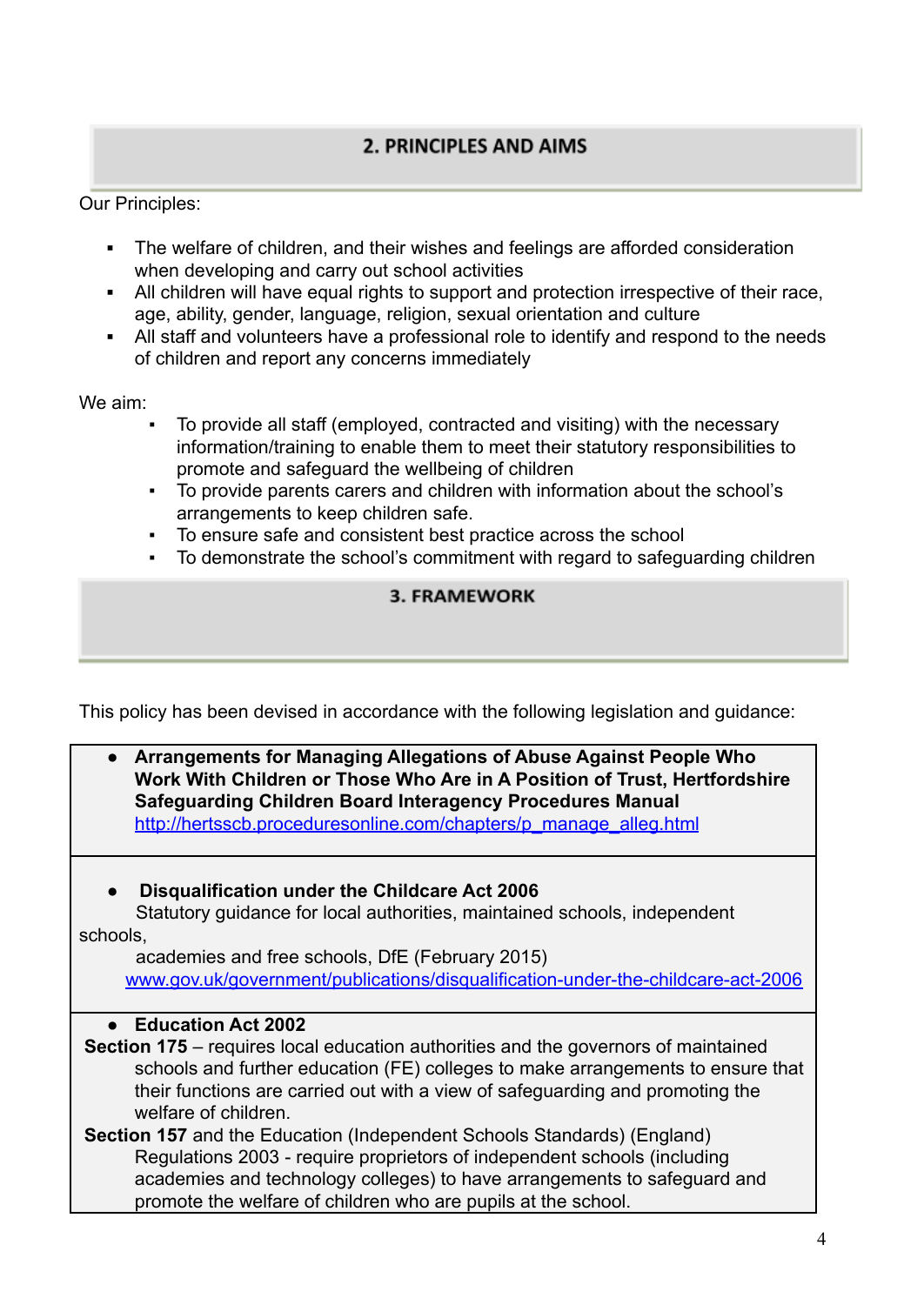- **Guidance for Safer Working Practice, Safer Recruitment Consortium** (September 2015)
- **Information Sharing: Advice for practitioners**, DfE (March 2015)
- **[Keeping Children Safe in Education](https://drive.google.com/file/d/19EIy_oTtqIeEyKe-cBKkNM6byqEO3Ibp/view?usp=sharing)**, DfE 2020
- **Sexual Offences Act** , HM Government (2003)
- **Teachers' Standards 2012**, DfE (2011)

These standards set the minimum requirements for teachers' practice and conduct. Teachers, including Headteachers should safeguard children's wellbeing and maintain public trust in the teaching profession as part of their professional duties.

● **What to do if you're worried a child is being abused**, DfE (March 2015) Non statutory advice which helps everyone who works with children to identify abuse and neglect and take appropriate action

<insert here where a copy of this can be found in the school >

*●* **Working Together to Safeguard Children: A guide to inter-agency working to safeguard and promote the welfare of children***,* DfE (2018)

# **RELEVANT ASSOCIATED POLICIES**

In order to safeguard and promote the welfare of children, this policy should also be read in conjunction with other associated policies to ensure the safety and wellbeing of children.

- Anti-Bullying
- Attendance
- Behaviour
- Child Protection references made in this policy for Covid -19 actions and how students are protected during lockdown/remote learning.
- Complaints procedure
- Educational visits including overnight stays
- Online Safety
- Harassment and discrimination including racial abuse
- Health and Safety including site security
- Information sharing
- Intimate Care
- Managing Allegations
- Medicines and medical policy , including first aid
- Physical Intervention and positive handling
- Preventing Extremism & Radicalisation Policy
- Recruitment & Selection
- Safe working practice
- SEN
- Staff Behaviour/Code of Conduct
- Whistle-blowing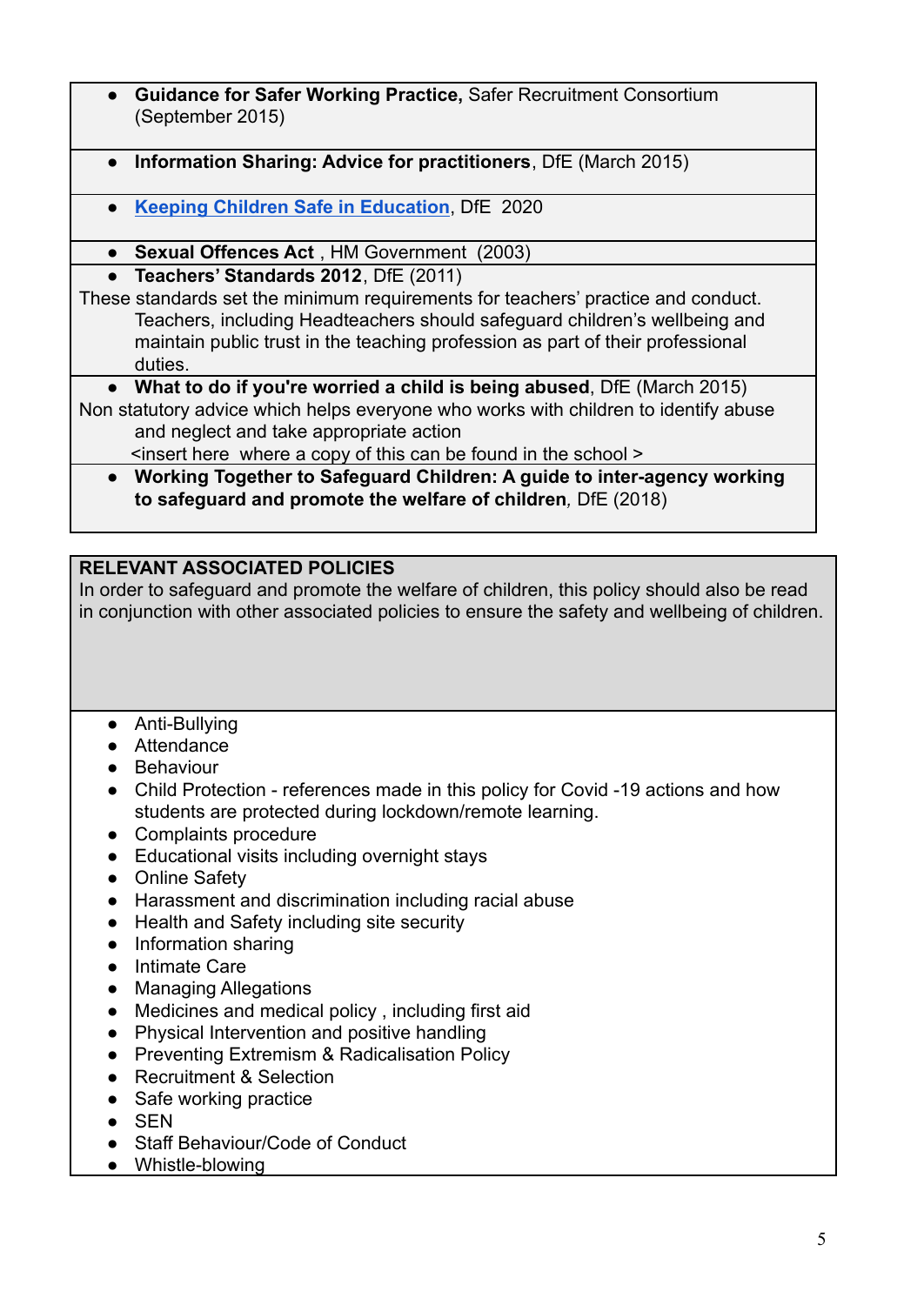# Anti-Bullying

Our schools recognise the right of our children and young people to develop with confidence in an environment that is safe and free from the emotional and physical distress that can be seen as a result of bullying. It is the responsibility of Ridgeway Learning Partnership to ensure that procedures are in place that will monitor and address anti-bullying

issues. There is a more detailed Anti-Bullying Policy available on the school website and a hard copy is available from Mr N Barlow (Tring School) and Mrs S Wilson (Grove Road Primary)

# **Attendance**

In accordance with the Trust's Attendance Policy, absences are rigorously pursued and recorded. The school, in partnership with the appropriate agencies, takes action to pursue and address all unauthorised absences in order to safeguard the welfare of children and young people in its care. We implement the statutory requirements in terms of monitoring and reporting children missing education (CME) and off-rolling and understand how important this practice is in safeguarding children and young people.

### **Child Protection**

There is a detailed Child Protection Policy operating within the Trust. A copy will be provided to parents on request and is available on the Trust and school website. It is the Trust's duty to ensure the policy is reviewed annually and any deficiencies within the policy addressed immediately.

All Child Protection concerns will be managed in accordance with the Hertfordshire Safeguarding Children Board Inter-Agency Child Protection Procedures. A copy of these procedures can be found at [www.hertssafeguarding.org.uk.](http://www.hertssafeguarding.org.uk)

Children's Services telephone number **03001234043 (including out of hours**)

# **Complaints**

The Trust/school has a Complaints Procedure available to parents, pupils and staff who wish to report concerns. This can be found on the school website.

All reported concerns will be taken seriously and considered within the relevant and appropriate process. Anything that constitutes an allegation against a member of staff or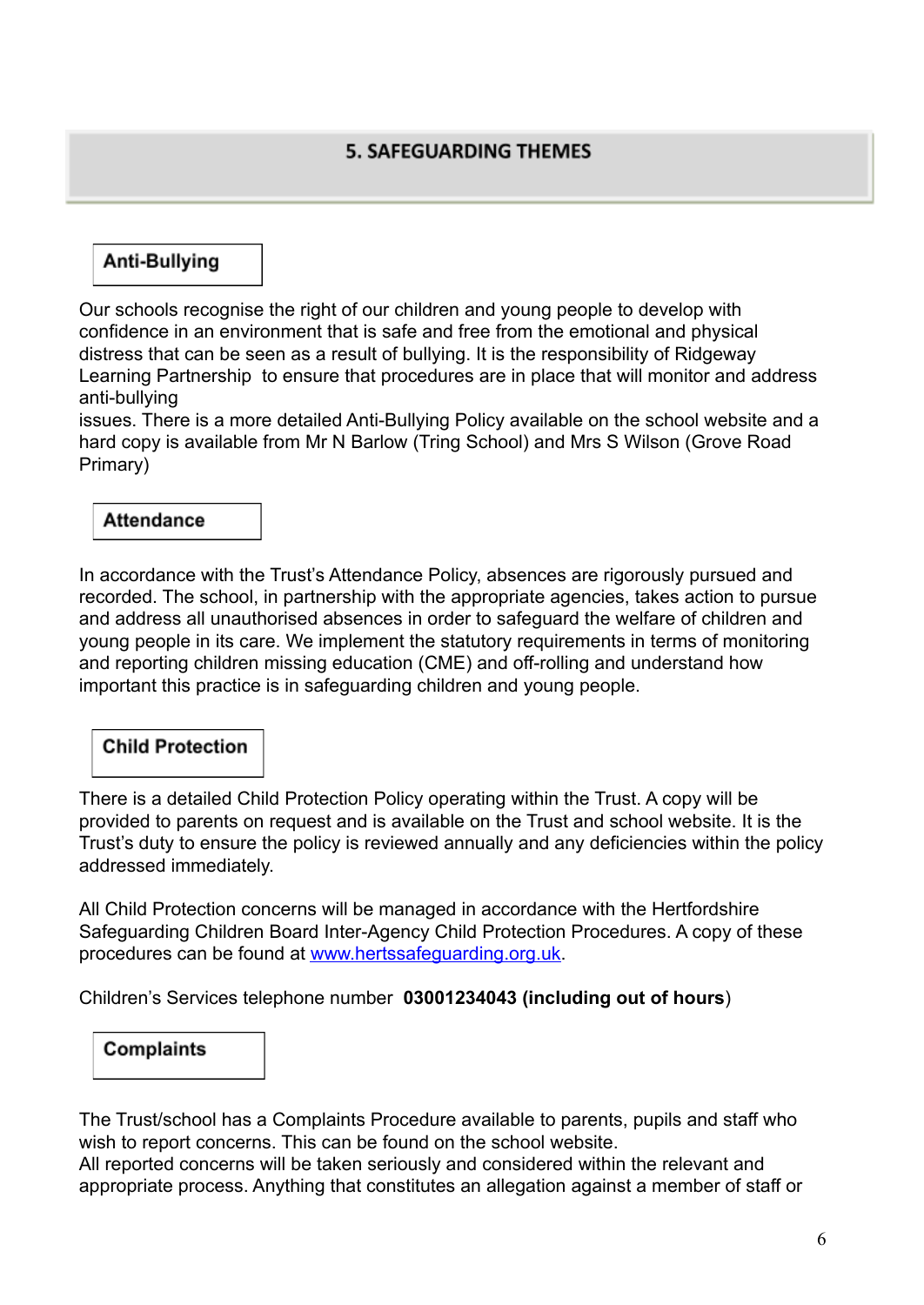volunteer will be dealt with under the specific procedures for Managing Allegations Against **Staff** 

# Confidentiality

The Trust's Confidentiality and Information Sharing Policy is available to parents on request.

All staff will understand that safeguarding issues warrant a high level of confidentiality, not only out of respect for the child and staff involved, but also to ensure that information being released into the public domain does not compromise evidence.

Safeguarding information will be stored and handled in line with the Data Protection Act 1998. The DSP will normally obtain consent from the child/parent to share sensitive information with outside agencies. Where there is good reason to do so (e.g. to help to protect a child), the DSP may share information without consent and will record the reason for this. Safeguarding records are normally exempt from the disclosure provisions of the Data Protection Act, which means that children and parents do not have an automatic right to see them. The School will retain this information on the pupil file and transfer to the next school/archive the information in line with The Education (Pupil Information) (England) Regulations 2005 and The Information and Records Management Society. The school will only share information about children with adults who have parental responsibility for a pupil. Please see Hertfordshire's Pupil Safeguarding Records Guidance at [hwww.thegrid.org.uk/info/welfare/child\\_protection/policy/local.shtml#pupilsafe](http://www.thegrid.org.uk/info/welfare/child_protection/policy/local.shtml#pupilsafe) for further information.

### Curriculum

Children are taught to understand and manage risk through Life Skills Programmes and through all aspects of school life.

The school is committed to ensuring that children are aware of behaviour towards them that is not acceptable and how they can keep themselves safe. All children know that we have senior members of staff with responsibility for child protection and they are made aware of whom these persons are. We inform children of whom they might talk to, both in and out of school, their right to be listened to and heard and what steps can be taken to protect them from harm.

Subjects such as Personal, Social and Health Education discuss relevant safeguarding issues with the children. Please see the e-safety section of this policy for further details on this topic.

# **Online Safety**

We have an Online Safety policy which can be found on the Trust website.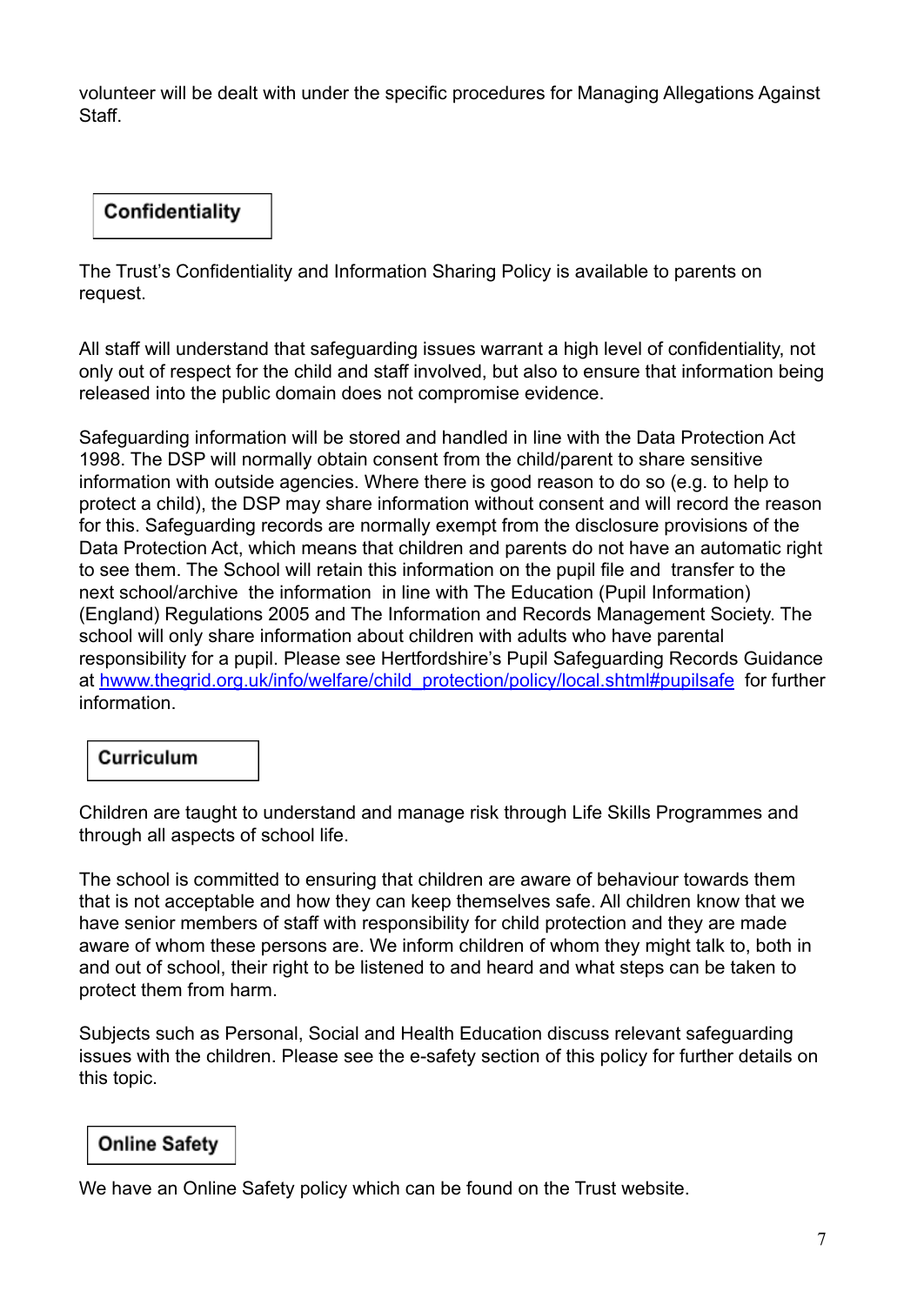Our policy includes how we teach children to stay safe when using the internet in and out of school- including the risks of sharing content and images online and tackling bullying, including cyber bullying. Cyber-bullying by children, via texts, emails and other forms of social media, will be treated as seriously as any other type of bullying and will be managed through our anti-bullying procedures.

The Trust will ensure that appropriate filtering methods are in place to ensure that children are safe from all types of inappropriate and unacceptable materials, including terrorist and extremist material.

### **Digital images:**

The use of digital images in schools is a complex area. The school has a clear and sufficiently detailed policy that covers the taking and use of digital images and video of children and takes steps to ensure that it is understood and enforced.

The Trust recognises the importance and usefulness of including the children's use of technology within the classroom, such as a Chromebook (Tring School). With this brings lots of opportunities for children across all age ranges to explore and learn in an explorative and creative way. The use of a technology item, such as a Chromebook is likely to have a camera and children will be using the camera as part of their learning experience. However, the use of Chromebooks can also present risks if children are left to use the equipment in an unsupervised environment. It is therefore understood that the school will ensure that all students within the school are educated to become responsible digital citizens and know how to behave safely online.

Staff and children sign ICT Acceptable User Policy. For staff, this includes a section on the use of digital images and clarification about the position regarding the use of personal mobile phones/cameras for taking pictures. Where volunteers are supporting school staff, they should abide by the same rules as school staff as far as is reasonable.

# **Health and Safety**

We have a Health & Safety Policy which demonstrates the consideration we give to minimising any risk to the children when on the school premises and when undertaking activities out of school under the supervision of our staff. At all times there has to be appropriate staffing levels and when off-site, appropriate and agreed pupil / adult ratios are maintained. The lead adult always assesses visits/trips as to the level of risk and all trips are finally authorised by the Headteacher.

Our school has lone working risk assessments in place and procedures for staff where there is a security risk due to the need to work alone; staff at high risk will receive appropriate training.

A copy of the Health and Safety Policy is available on our website.

**Inclusion and Diversity**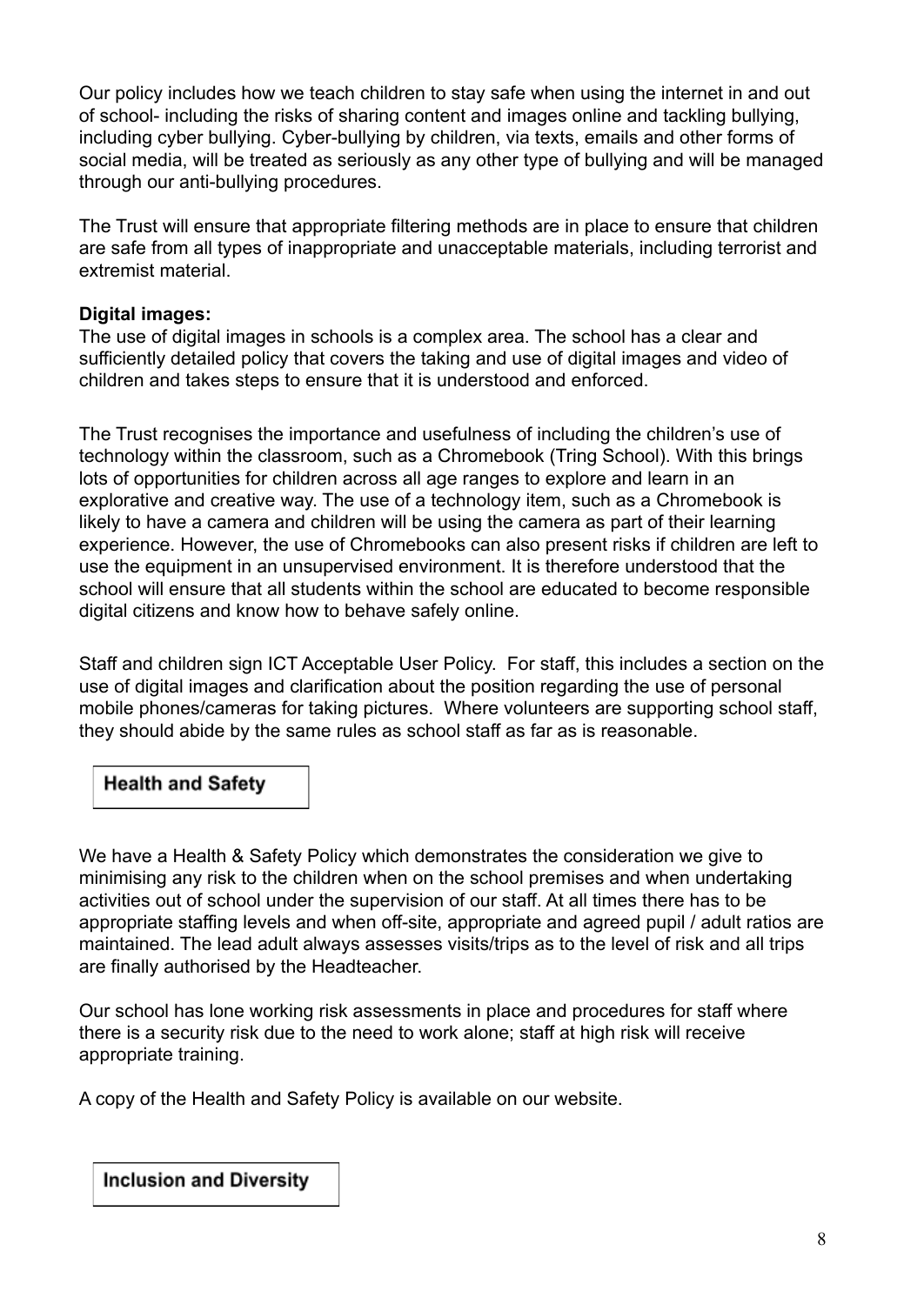Some children may be at increased risk of neglect and or abuse. Many factors can contribute to an increase in risk, including prejudice and discrimination, isolation, social exclusion, communication issues and reluctance on the part of some adults to accept that abuse can occur.

Our school ethos promotes and accepts the differences between all children and adults. In practice, this is about ensuring the inclusion of individuals and treating them fairly and equally, no matter the diversity of their race, gender, age, disability, religion or sexual orientation.

Promoting equality and diversity in education is essential for both teachers and children. The aim is to create a classroom environment where all children can thrive together and understand that individual characteristics make people unique and not 'different' in a negative way.

In line with Keeping Children Safe in Education ( DfE 2020), to ensure that all of our pupils receive equal protection, we will also give special consideration to additionally vulnerable groups (as outlined in our Child Protection Policy), for example, children with disabilities or special educational needs. Special consideration is also given in the provision of safeguarding information and resources in accessible formats for children and adults with communication needs.

### **Managing Allegations Against Staff & Volunteers**

Our aim is to provide a safe and supportive environment that secures the well-being and very best outcomes for the children at our school. We do recognise that sometimes the behaviour and actions of adults may lead to an allegation of abuse being made.

Allegations sometimes arise from a differing understanding of the same event, but when they occur they are distressing and difficult for all concerned. We also recognise that many allegations are genuine and there are some adults who deliberately seek to harm or abuse children.

We will take all possible steps to safeguard our children and to ensure that the adults in our school are safe to work with children. We will always ensure that the procedures outlined in [Hertfordshire](http://norfolkscb.proceduresonline.com/chapters/p_alleg_work.html) Safeguarding Children Board Inter-agency Procedures and Part 4 of 'Keeping Children Safe in Education', DfE (2020) are adhered to and will seek appropriate advice from the Local Authority Designated Officer (LADO). The Hertfordshire LADO Service can be contacted on **0300 123 4043.**

### **Partnership with Other Services**

Our schools recognise that it is essential to establish positive and effective working relationships with other agencies that are partners of the Hertfordshire Safeguarding Children Board. There is a joint responsibility on all these agencies to share information to ensure the safeguarding of all children.

**Partnership with Parents**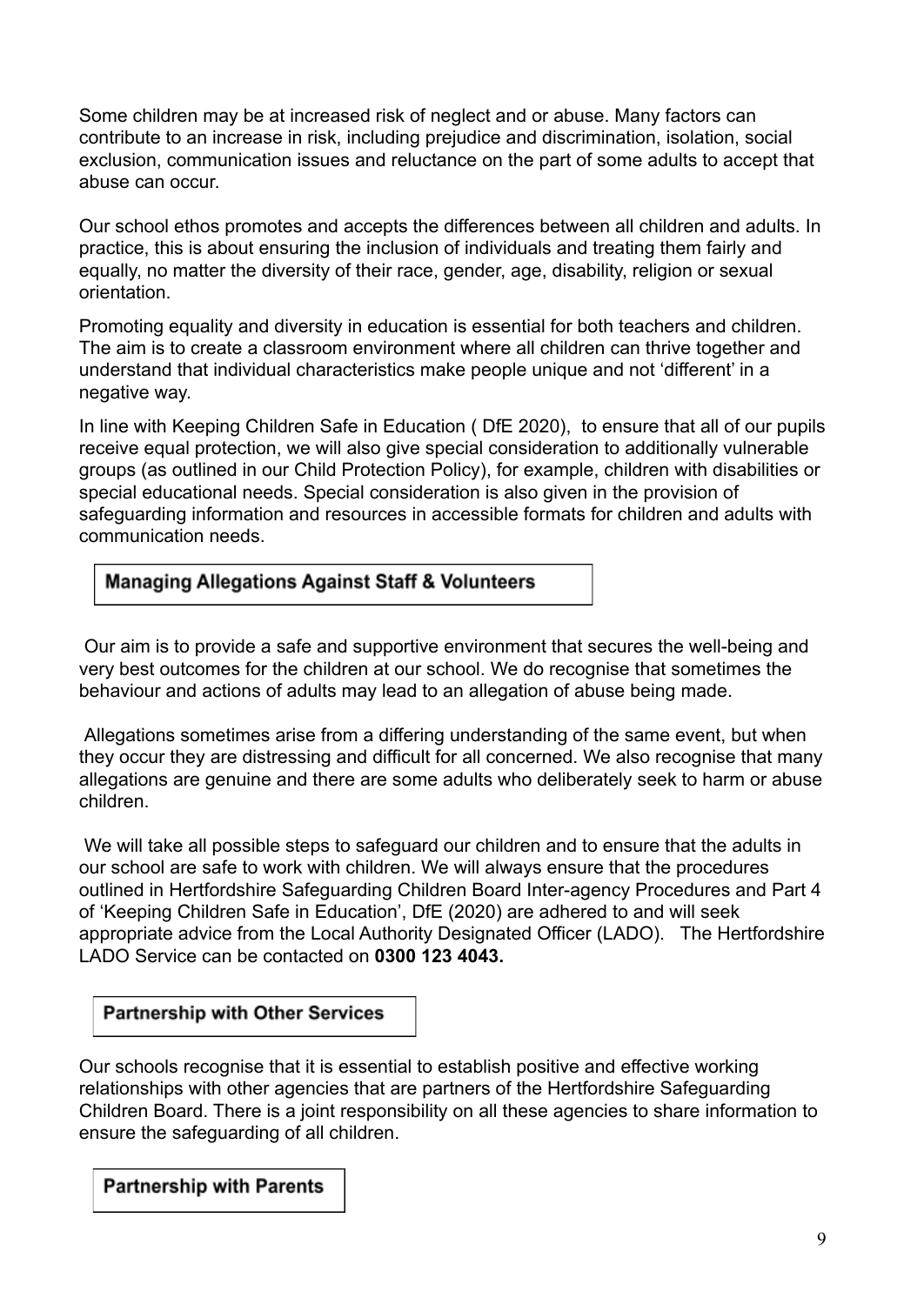The Trust is committed to working in partnership with parents/carers to safeguard and promote the welfare of children and to support them to understand our statutory responsibilities in this area.

The Trust shares a purpose with parents to educate, keep children safe from harm and have their welfare promoted. We are committed to working with parents positively, openly and honestly. We will share with parents any concerns we may have about their child unless to do so may place a child at risk of harm. We encourage parents to discuss any concerns they may have with the schools' **Designated Senior Person***.*

# **Safer Recruitment and Selection**

Our recruitment process selects, screens, trains and supervises staff and volunteers so that the appointment of unsuitable people can be deterred and rejected from working with children.

A copy of the Trust's Safer Recruitment Policy is available on request.

The Trust has a legal duty to refer to the Disclosure and Barring Service anyone who has harmed, or poses a risk of harm, to a child, or if there is reason to believe the member of staff has committed one of a number of listed offences, and who has been removed from working (paid or unpaid) in regulated activity, or would have been removed had they not left. If these circumstances arise in relation to a member of staff at our school, a referral will be made as soon as possible after the resignation or removal of the individual in accordance with advice from the Local Authority Designated Officer ( LADO) and/or HR.

Our school also adhere to the guidance issued by The Department for Education in 2015 regarding persons who are disqualified under the Childcare Act 2006.

### **Safer Working Practice**

All adults who come into contact with our children have a duty of care to safeguard and promote their welfare. There is a legal duty placed upon us to ensure that all adults who work with or on behalf of our children are competent, confident and safe to do so.

The Teachers' Standards (DfE,2011) are augmented by standards of personal and professional conduct e.g. ethics and behaviour, in and out of school. Teachers are expected to 'uphold public trust in the profession by showing tolerance and respect for the rights of others, not undermining fundamental British values and ensuring that personal beliefs are not expressed in ways which exploit pupils' vulnerability' .

All staff will be provided with a copy of our school's code of conduct/staff behaviour policy/handbook at induction. These are sensible steps that every adult should take in their daily professional conduct with children. All staff and volunteers are expected to carry out their work in accordance with this guidance and will be made aware that failure to do so could lead to disciplinary action.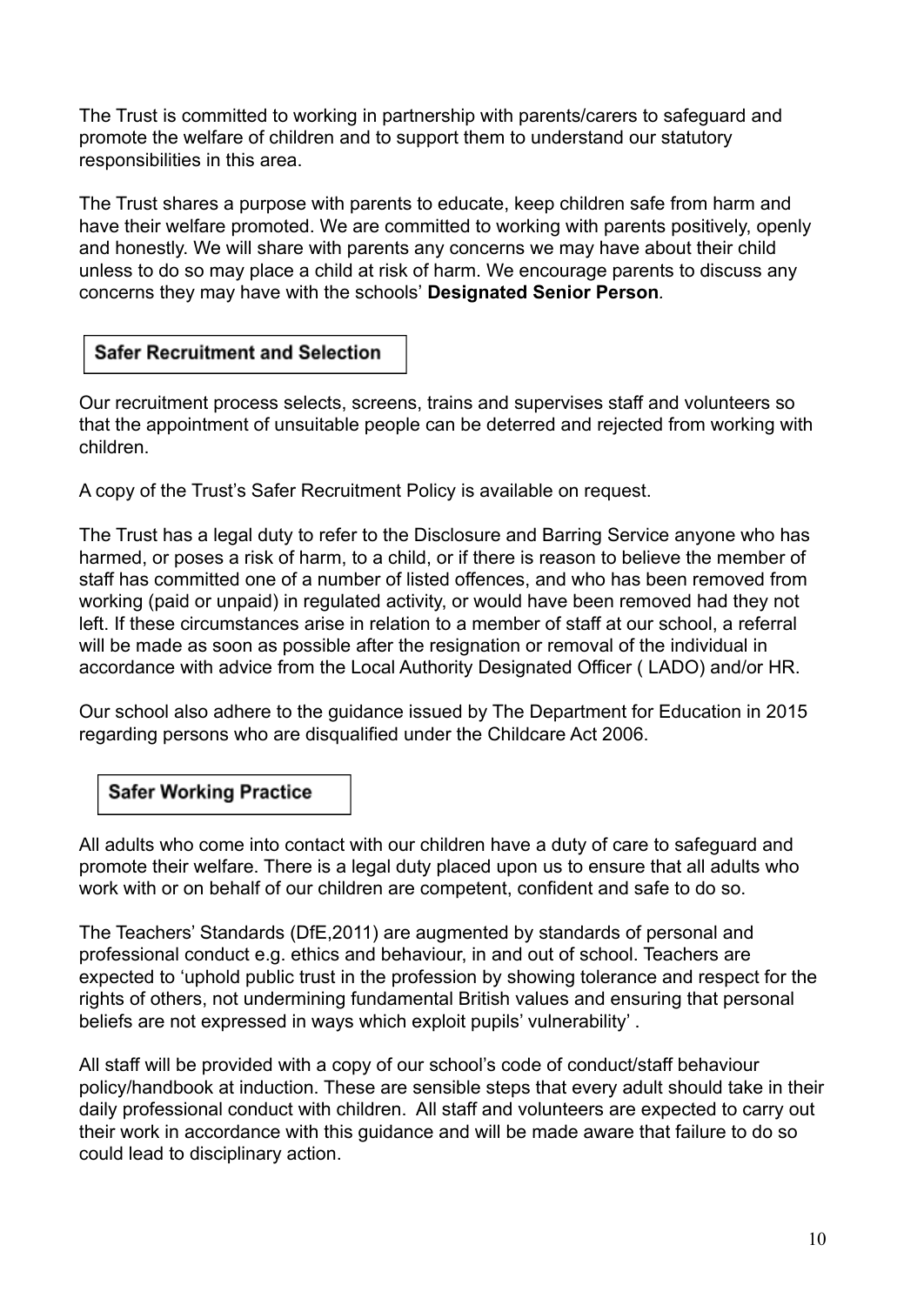The link below will direct you to the current government guidance on safer working practice which we share with staff:

[http://www.safeguardinginschools.co.uk/wp-content/uploads/2015/10/Guidance-for-Safer-](http://www.safeguardinginschools.co.uk/wp-content/uploads/2015/10/Guidance-for-Safer-Working-Practices-2015-final.pdf)[Working-Practices-2015-final.pdf](http://www.safeguardinginschools.co.uk/wp-content/uploads/2015/10/Guidance-for-Safer-Working-Practices-2015-final.pdf)

### **Abuse of Position Of Trust:**

All school staff are aware that inappropriate behaviour towards pupils is unacceptable and that their conduct towards pupils must be beyond reproach.

In addition, staff should understand that under the Sexual Offences Act 2003, it is an offence for a person aged 18 or over intentionally to behave in certain sexual ways in relation to a child aged under 18, where the adult is in a position of trust in respect of the child, even if the behaviour is consensual.



The security measures put into place at our schools have taken into account the need to balance the need to remain a welcoming environment whilst ensuring the safety of all our children and staff. A security risk assessment will be completed and reviewed annually (or earlier if deemed necessary). The findings will be used in the review of this security policy and shared with the school's Leadership Team and appropriate Governors.

Tring School has extensive CCTV coverage and is used to protect the staff and students of Tring School. Please read Appendix 1, attached to this policy.

#### **Access to buildings:**

The Trust will take all reasonable efforts to control access to the buildings and grounds of the Trust to prevent unauthorised access to children and ensure the personal safety of staff.

### **Visitors, contractors and maintenance personnel:**

The control of visitors, contractors and maintenance personnel is a fundamental part of our site security policy for the safeguarding of both people and property.

Where the Trust transfers control or otherwise allows the use of school premises to external bodies (such as sports clubs) or service providers during or out of school hours, we will ensure that these bodies or providers have appropriate safeguarding policies and procedures and that there are arrangements in place to coordinate with the school on such matters. Such considerations will be made explicit in any contract or service level agreement with the bodies or providers. See Letting's Policy for each RLP school for revised wording to meet the KCSIE Sept 2021 guidance.

*If a third party is providing an activity or service inside the school:*

*The local governing body should make sure that:*

- *● The third party has appropriate safeguarding policies and procedures in place (they should inspect these as needed) eg: DBS certificates.*
- *● There are arrangements in place to liaise with you about these where appropriate eg: show them to reception staff before entering the rest of the school.*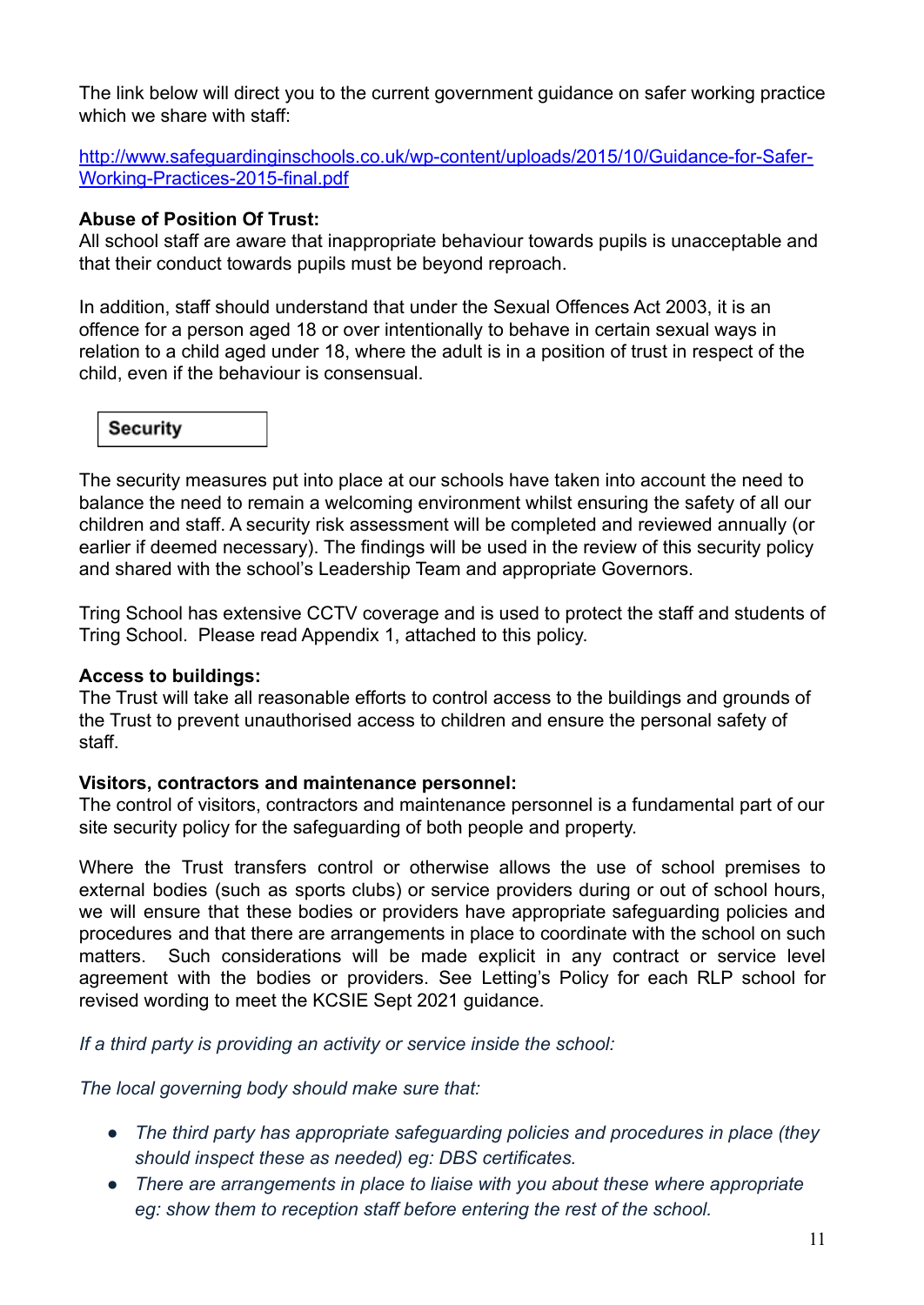- *● Any transfer of control agreement (such as a lease or hire agreement):*
	- *○ Includes safeguarding requirements as a condition of using your school premises.*
	- *○ States that you will terminate the agreement if they fail to comply with the RLP safeguarding policy.*

### *This is set out in paragraphs 155 and 156 of Keeping [Children Safe in Education \(KCSIE\)](https://www.gov.uk/government/publications/keeping-children-safe-in-education--2).*

Appropriate checks will be undertaken in respect of visitors and volunteers coming into school. Visitors will be expected to sign in and out via the office visitors log and to display a visitors badge whilst on school site. Any individual who is not known or identifiable should be challenged for clarification and reassurance.

Our schools will not accept the behaviour of any individual (parent or other) that threatens school security or leads others (child or adult) to feel unsafe. Such behaviour will be treated as a serious concern and may result in a decision to refuse access for that individual to the school site.

### **Appendix 1 - Use of CCTV at Tring School - CCTV Statement**

This statement sets out the appropriate actions and procedures, which must be followed to comply with the Data Protection Act in respect of the use of CCTV (closed-circuit television) surveillance systems managed by Tring School.

The CCTV System includes static cameras and is used for the purpose of:

- The prevention, detection and investigation of criminal activity;
- The security of the premises;
- Safeguarding the safety of pupils, staff and visitors

### **Responsible Person**

The person who has been appointed to oversee the system and procedures is:

• The Facilities Manager – Mr Lee Whippey

### **Images recorded**

Signs are displayed to notify all users that CCTV is in operation

- The images that are filmed are held in a secure location and can only be accessed by those who are authorised to do so.
- Digital media is used to record images.
- The system has been set up to provide good quality images.
- Every camera records simultaneously and the images are stored on the server for a period of 30 days. After that time, all images are erased apart from any which related to an incident subject to an ongoing investigation, which will be burnt onto a disc.
- Routine checks are made to ensure that the system is operating in accordance with the terms of this policy, and that information relating to the recordings (date, time etc) are accurate; these details are entered into the CCTV control held in the server